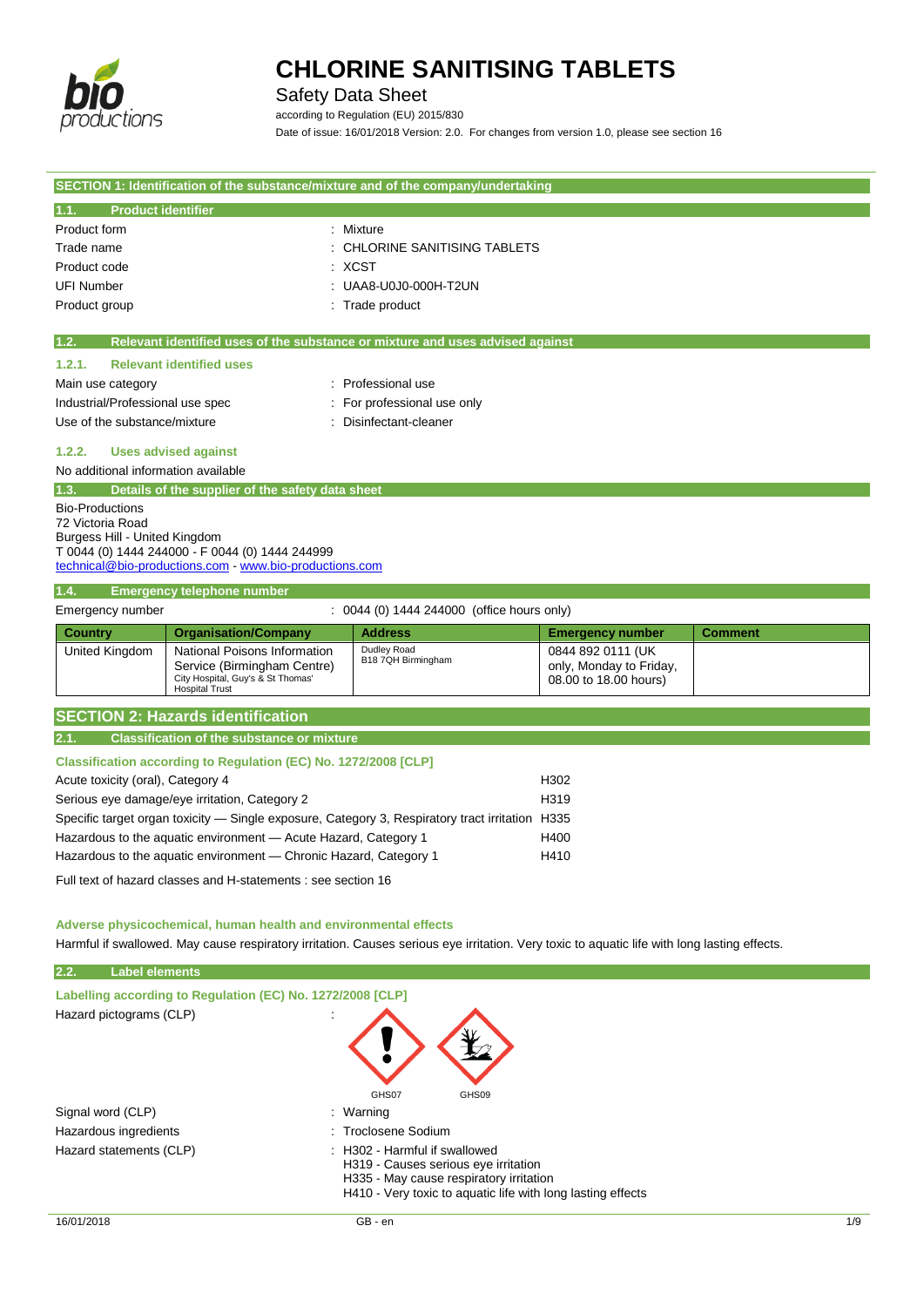## Safety Data Sheet

according to Regulation (EU) 2015/830

| Precautionary statements (CLP) | : P102 - Keep out of reach of children<br>P261 - Avoid breathing dust, fume, gas, mist, vapours, spray<br>P264 - Wash hands, forearms and face thoroughly after handling<br>P270 - Do not eat, drink or smoke when using this product<br>P271 - Use only outdoors or in a well-ventilated area<br>P273 - Avoid release to the environment<br>P280 - Wear protective gloves, protective clothing, eye protection, face protection<br>P301+P312 - IF SWALLOWED: Call a POISON CENTER, a doctor if you feel unwell<br>P304+P340 - IF INHALED: Remove person to fresh air and keep comfortable for breathing<br>P305+P351+P338 - IF IN EYES: Rinse cautiously with water for several minutes. Remove<br>contact lenses, if present and easy to do. Continue rinsing<br>P312 - Call a POISON CENTER, a doctor if you feel unwell<br>P330 - Rinse mouth<br>P337+P313 - If eye irritation persists: Get medical advice/attention<br>P391 - Collect spillage<br>P403+P233 - Store in a well-ventilated place. Keep container tightly closed |
|--------------------------------|-------------------------------------------------------------------------------------------------------------------------------------------------------------------------------------------------------------------------------------------------------------------------------------------------------------------------------------------------------------------------------------------------------------------------------------------------------------------------------------------------------------------------------------------------------------------------------------------------------------------------------------------------------------------------------------------------------------------------------------------------------------------------------------------------------------------------------------------------------------------------------------------------------------------------------------------------------------------------------------------------------------------------------------|
| <b>EUH-statements</b>          | P501 - Dispose of contents/container to an approved waste disposal plant<br>: EUH031 - Contact with acids liberates toxic gas                                                                                                                                                                                                                                                                                                                                                                                                                                                                                                                                                                                                                                                                                                                                                                                                                                                                                                       |

#### **2.3. Other hazards**

No additional information available

#### **SECTION 3: Composition/information on ingredients**

### **3.1. Substance**

Not applicable

r

#### **3.2. Mixture**

| <b>Name</b>                   | <b>Product identifier</b>                                                                           | $\%$      | <b>Classification according to</b><br><b>Regulation (EC) No.</b><br>1272/2008 [CLP]                                                        |
|-------------------------------|-----------------------------------------------------------------------------------------------------|-----------|--------------------------------------------------------------------------------------------------------------------------------------------|
| troclosene sodium<br>(Note G) | (CAS No) 2893-78-9<br>(EC no) 220-767-7<br>(EC index no) 613-030-00-X                               | $30 - 80$ | Ox. Sol. 2, H272<br>Acute Tox. 4 (Oral), H302<br>Eye Irrit. 2, H319<br>STOT SE 3, H335<br>Aquatic Acute 1, H400<br>Aquatic Chronic 1, H410 |
| adipic acid                   | (CAS No) 124-04-9<br>(EC no) 204-673-3<br>(EC index no) 607-144-00-9<br>(REACH-no) 01-2119457561-38 | $10 - 30$ | Eye Irrit. 2, H319                                                                                                                         |
| sodium carbonate              | (CAS No) 497-19-8<br>(EC no) 207-838-8<br>(EC index no) 011-005-00-2<br>(REACH-no) 01-2119485498-19 | $1 - 5$   | Eye Irrit. 2, H319                                                                                                                         |

Note G : This substance may be marketed in an explosive form in which case it must be evaluated using the appropriate test methods. The classification and labelling provided shall reflect the explosive properties.

Full text of H-statements: see section 16

| If you feel unwell, seek medical advice (show the label where possible)                                                                    |
|--------------------------------------------------------------------------------------------------------------------------------------------|
| Remove person to fresh air and keep comfortable for breathing.                                                                             |
| Wash skin with plenty of water.                                                                                                            |
| Rinse eyes with water as a precaution.                                                                                                     |
| Do not give anything by mouth to an unconscious person. Wash mouth out with water, then<br>drink pleanty of water. Do NOT induce vomiting. |
| Most important symptoms and effects, both acute and delayed                                                                                |
| : May cause respiratory irritation.                                                                                                        |
| : Eve irritation.                                                                                                                          |
| Indication of any immediate medical attention and special treatment needed                                                                 |
|                                                                                                                                            |

Treat symptomatically.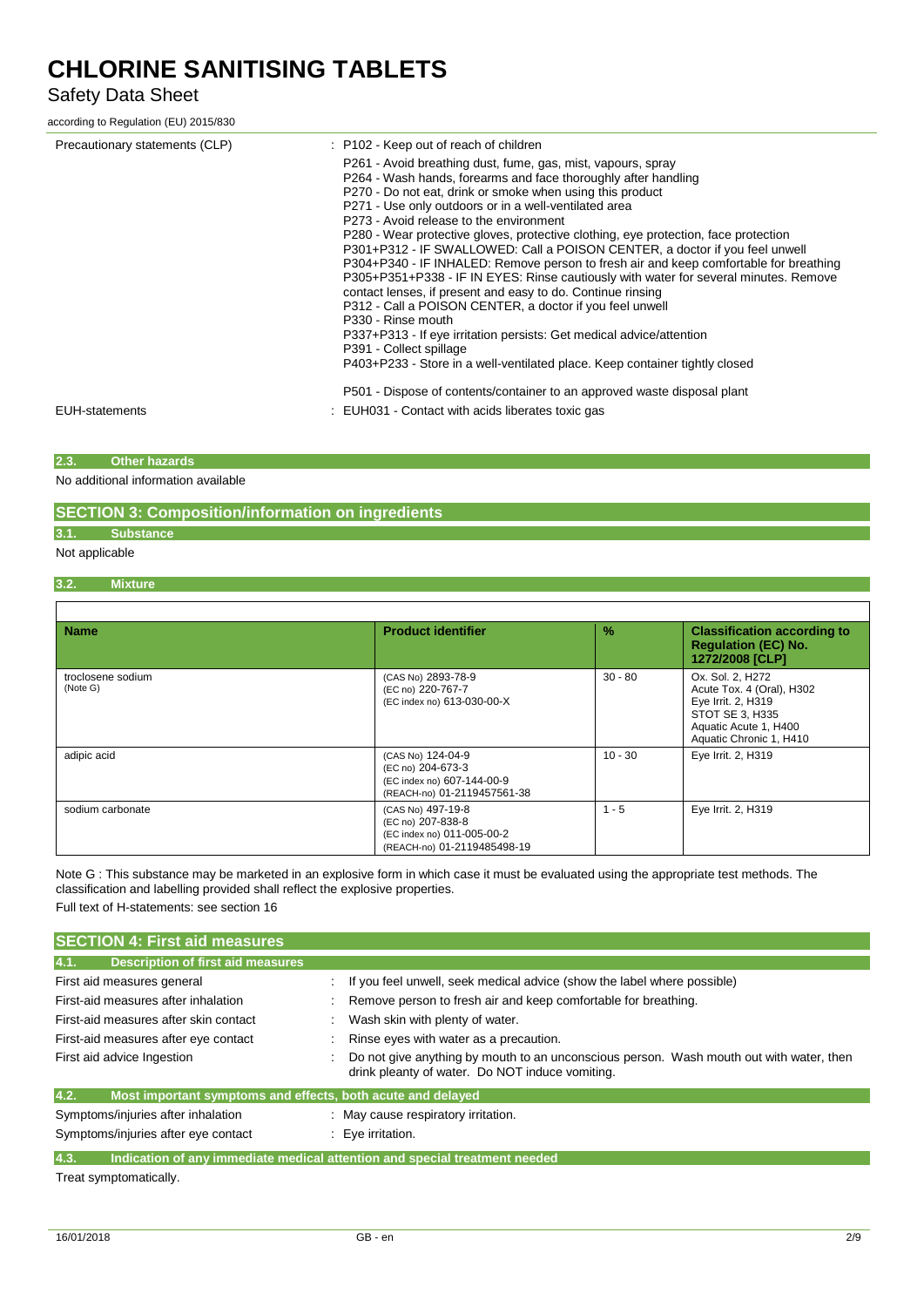Safety Data Sheet

according to Regulation (EU) 2015/830

| <b>SECTION 5: Firefighting measures</b>                                     |                                                                                                                                                              |
|-----------------------------------------------------------------------------|--------------------------------------------------------------------------------------------------------------------------------------------------------------|
| <b>Extinguishing media</b><br>5.1.                                          |                                                                                                                                                              |
| Suitable extinguishing media                                                | : Use extinguishing agent suitable for surrounding fire. Water spray. Dry powder. Foam.                                                                      |
| Special hazards arising from the substance or mixture<br>5.2.               |                                                                                                                                                              |
| Hazardous decomposition products in case of<br>fire                         | Toxic fumes may be released.                                                                                                                                 |
| <b>Advice for firefighters</b><br>5.3.                                      |                                                                                                                                                              |
| Protection during firefighting                                              | : Do not attempt to take action without suitable protective equipment. Self-contained breathing<br>apparatus. Complete protective clothing.                  |
| <b>SECTION 6: Accidental release measures</b>                               |                                                                                                                                                              |
| Personal precautions, protective equipment and emergency procedures<br>6.1. |                                                                                                                                                              |
| 6.1.1.<br>For non-emergency personnel                                       |                                                                                                                                                              |
| <b>Emergency procedures</b>                                                 | : Ventilate spillage area. Avoid breathing dust/fume/gas/mist/vapours/spray. Avoid contact with<br>skin and eyes.                                            |
| 6.1.2.<br>For emergency responders                                          |                                                                                                                                                              |
| Protective equipment                                                        | Do not attempt to take action without suitable protective equipment. For further information<br>refer to section 8: "Exposure controls/personal protection". |
| 6.2.<br><b>Environmental precautions</b>                                    |                                                                                                                                                              |
| Avoid release to the environment.                                           |                                                                                                                                                              |
| 6.3.<br>Methods and material for containment and cleaning up                |                                                                                                                                                              |
| For containment                                                             | : Collect spillage.                                                                                                                                          |
| Methods for cleaning up                                                     | Recover mechanically the product.                                                                                                                            |
| Other information                                                           | Dispose of materials or solid residues at an authorized site.                                                                                                |
| <b>Reference to other sections</b><br>6.4.                                  |                                                                                                                                                              |
| For further information refer to section 13.                                |                                                                                                                                                              |
| <b>SECTION 7: Handling and storage</b>                                      |                                                                                                                                                              |
| <b>Precautions for safe handling</b><br>7.1.                                | Use only outdoors or in a well-ventilated area. Avoid breathing                                                                                              |
| Precautions for safe handling                                               | dust/fume/gas/mist/vapours/spray. Avoid contact with skin and eyes. Wear personal protective<br>equipment.                                                   |
| Hygiene measures                                                            | Do not eat, drink or smoke when using this product. Always wash hands after handling the<br>product.                                                         |
| 7.2.<br>Conditions for safe storage, including any incompatibilities        |                                                                                                                                                              |
| Storage conditions                                                          | : Store locked up. Store in a well-ventilated place. Keep container tightly closed. Keep cool.                                                               |
| <b>Specific end use(s)</b>                                                  |                                                                                                                                                              |
| No additional information available                                         |                                                                                                                                                              |
| <b>SECTION 8: Exposure controls/personal protection</b>                     |                                                                                                                                                              |
| <b>Control parameters</b><br>8.1.                                           |                                                                                                                                                              |
| No additional information available                                         |                                                                                                                                                              |
|                                                                             |                                                                                                                                                              |
| <b>Exposure controls</b><br>8.2.                                            |                                                                                                                                                              |
| Appropriate engineering controls:                                           |                                                                                                                                                              |
| Ensure good ventilation of the work station.                                |                                                                                                                                                              |
| Hand protection:                                                            |                                                                                                                                                              |
| Protective gloves                                                           |                                                                                                                                                              |
| Eye protection:                                                             |                                                                                                                                                              |
| Safety glasses                                                              |                                                                                                                                                              |
| Skin and body protection:                                                   |                                                                                                                                                              |
| Wear suitable protective clothing                                           |                                                                                                                                                              |
| <b>Respiratory protection:</b>                                              |                                                                                                                                                              |
| In case of insufficient ventilation, wear suitable respiratory equipment    |                                                                                                                                                              |
| 16/01/2018                                                                  | GB - en<br>3/9                                                                                                                                               |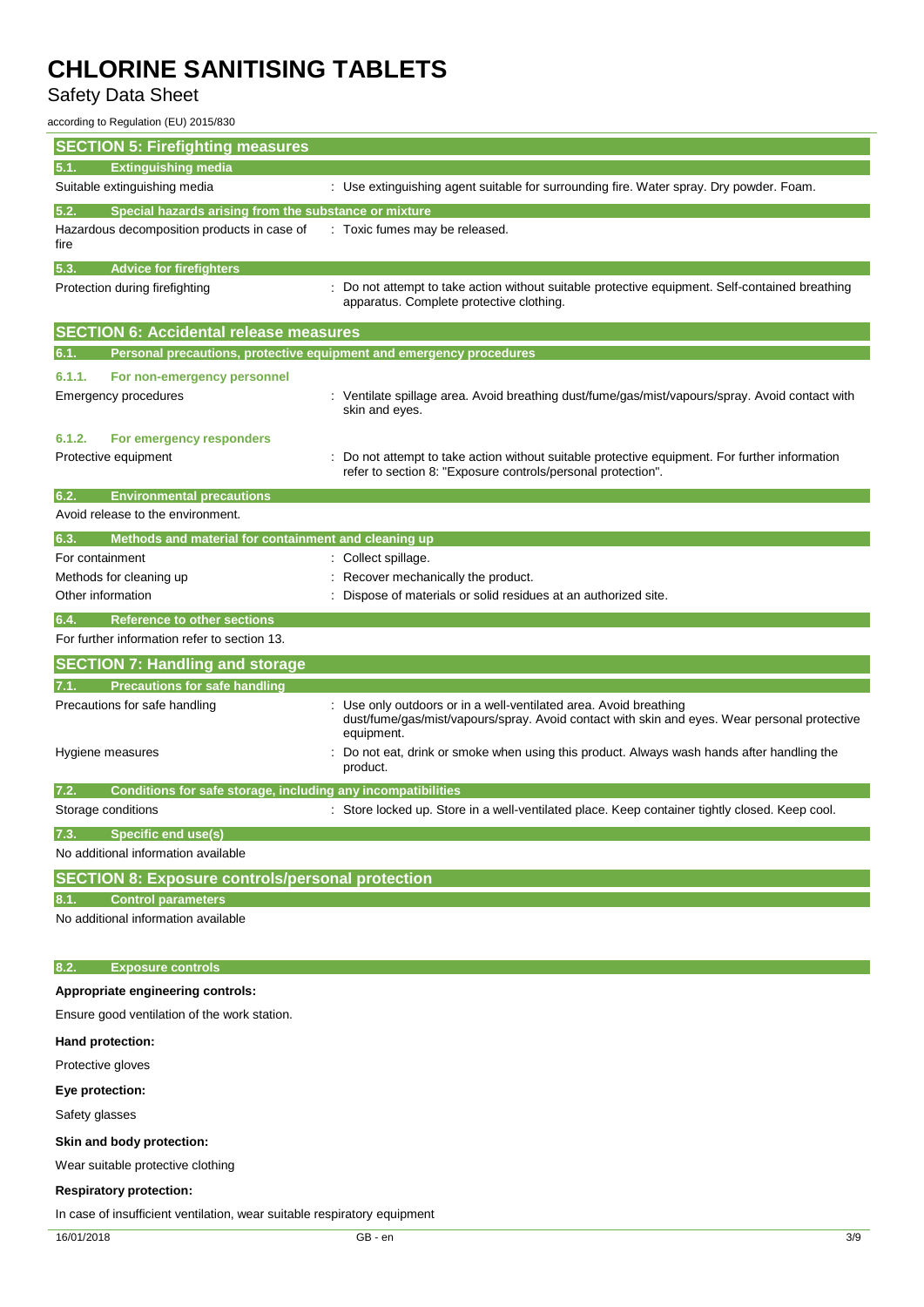Safety Data Sheet

according to Regulation (EU) 2015/830

#### **Environmental exposure controls:**

Avoid release to the environment.

| <b>SECTION 9: Physical and chemical properties</b>            |                                  |  |
|---------------------------------------------------------------|----------------------------------|--|
| Information on basic physical and chemical properties<br>9.1. |                                  |  |
| Physical state                                                | : Solid                          |  |
| Appearance                                                    | White solid.                     |  |
| Colour                                                        | white.                           |  |
| Odour                                                         | characteristic.                  |  |
| Odour threshold                                               | No data available                |  |
| рH                                                            | No data available                |  |
| pH solution                                                   | $1(4-6)\%$                       |  |
| Relative evaporation rate (butyl acetate=1)                   | No data available                |  |
| Melting point                                                 | : No data available              |  |
| Freezing point                                                | Not applicable                   |  |
| Boiling point                                                 | No data available                |  |
| Flash point                                                   | Not applicable                   |  |
| Auto-ignition temperature                                     | : Not applicable                 |  |
| Decomposition temperature                                     | No data available                |  |
| Flammability (solid, gas)                                     | Non flammable                    |  |
| Vapour pressure                                               | No data available                |  |
| Relative vapour density at 20 °C                              | No data available                |  |
| Relative density                                              | Not applicable                   |  |
| Solubility                                                    | Soluble in water.                |  |
| Log Pow                                                       | No data available                |  |
| Viscosity, kinematic                                          | Not applicable                   |  |
| Viscosity, dynamic                                            | No data available                |  |
| <b>Explosive properties</b>                                   | Product is not explosive.        |  |
| Oxidising properties                                          | Oxidising solids Not applicable. |  |
| <b>Explosive limits</b>                                       | : Not applicable                 |  |

#### **9.2. Other information**

#### No additional information available

| <b>SECTION 10: Stability and reactivity</b>                                        |
|------------------------------------------------------------------------------------|
| 10.1.<br><b>Reactivity</b>                                                         |
| The product is non-reactive under normal conditions of use, storage and transport. |
| 10.2.<br><b>Chemical stability</b>                                                 |
| Stable under normal conditions.                                                    |
| 10.3.<br><b>Possibility of hazardous reactions</b>                                 |
| Contact with acids liberates toxic gas.                                            |
| 10.4.<br><b>Conditions to avoid</b>                                                |
| None under recommended storage and handling conditions (see section 7).            |
| 10.5.<br><b>Incompatible materials</b>                                             |
| acids.                                                                             |
| 10.6.<br><b>Hazardous decomposition products</b>                                   |
|                                                                                    |

No additional information available

| <b>SECTION 11: Toxicological information</b>  |                               |     |
|-----------------------------------------------|-------------------------------|-----|
| 11.1.<br>Information on toxicological effects |                               |     |
| Acute toxicity                                | : Oral: Harmful if swallowed. |     |
| ATE CLP (oral)                                | 833.333 mg/kg bodyweight      |     |
| sodium carbonate (497-19-8)                   |                               |     |
| LD50 oral                                     | 4090 mg/kg bodyweight         |     |
| LD50 dermal                                   | > 2000 mg/kg bodyweight       |     |
| LC50 inhalation rat (Dust/Mist - mg/l/4h)     | $2300 \,\mathrm{mg/m^3}$      |     |
| 16/01/2018                                    | GB - en                       | 4/9 |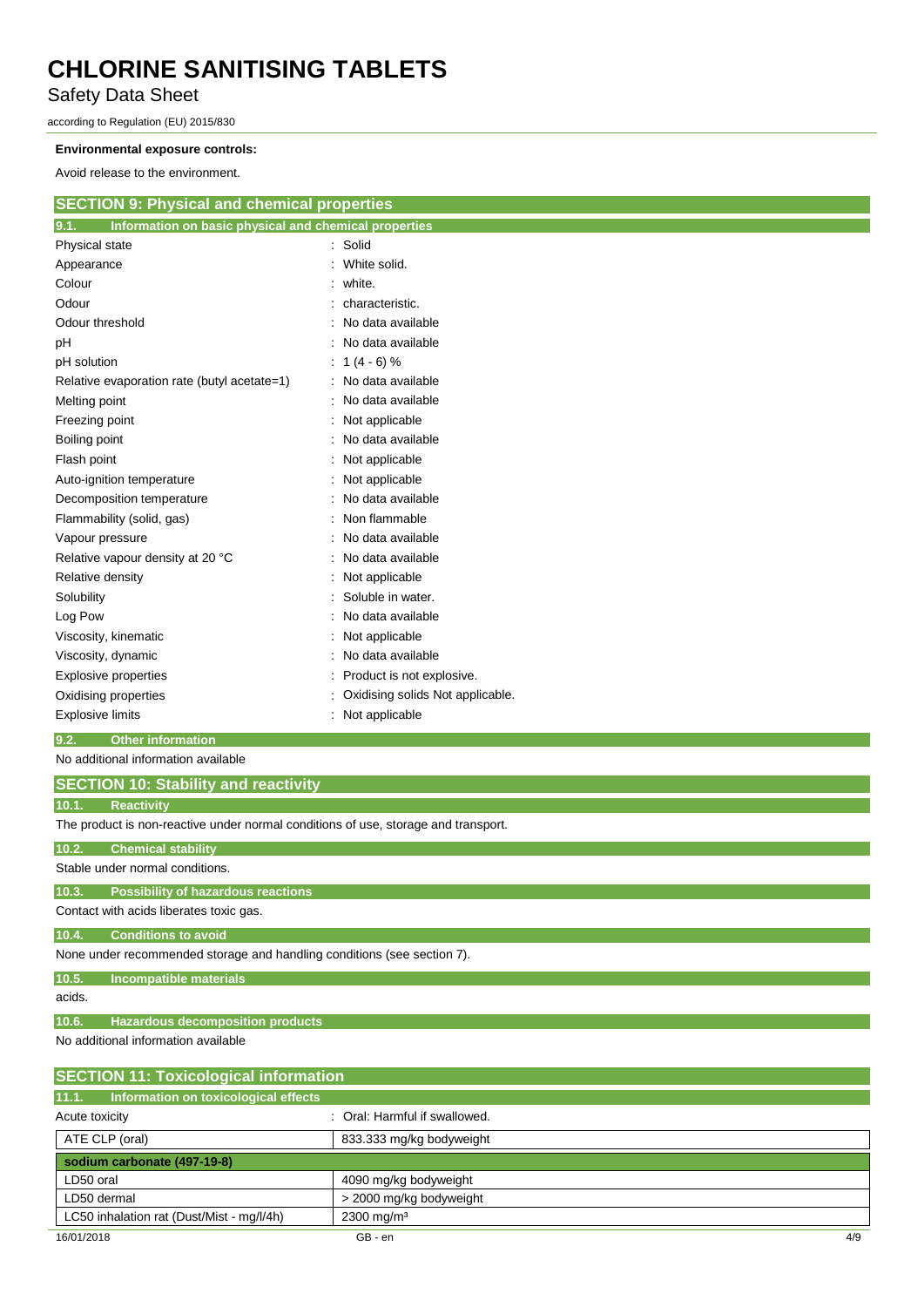## Safety Data Sheet

according to Regulation (EU) 2015/830

| Skin corrosion/irritation                             | : Not classified                    |
|-------------------------------------------------------|-------------------------------------|
| Serious eye damage/irritation                         | : Causes serious eye irritation.    |
| Respiratory or skin sensitisation                     | : Not classified                    |
| Germ cell mutagenicity                                | : Not classified                    |
| Carcinogenicity                                       | Not classified                      |
| Reproductive toxicity                                 | : Not classified                    |
| Specific target organ toxicity (single exposure)      | : May cause respiratory irritation. |
| Specific target organ toxicity (repeated<br>exposure) | : Not classified                    |
| Aspiration hazard                                     | Not classified                      |

| <b>SECTION 12: Ecological information</b> |                                                         |
|-------------------------------------------|---------------------------------------------------------|
| 12.1.<br><b>Toxicity</b>                  |                                                         |
| Ecology - general                         | : Very toxic to aquatic life with long lasting effects. |
| adipic acid (124-04-9)                    |                                                         |
| EC50 other aquatic organisms 1            | 85.7 mg/l                                               |
| EC50 other aquatic organisms 2            | $IC50$ algea $(72 h)$ mg/l                              |
| sodium carbonate (497-19-8)               |                                                         |
| LC50 fish 1                               | 300 mg/l                                                |
| EC50 other aquatic organisms 1            | 265 mg/l                                                |
| EC50 other aquatic organisms 2            | $IC50$ algea $(72 h)$ mg/l                              |

#### **12.2. Persistence and degradability**

No additional information available

| 12.3.<br><b>Bioaccumulative potential</b>          |                                                                           |
|----------------------------------------------------|---------------------------------------------------------------------------|
| adipic acid (124-04-9)                             |                                                                           |
| Log Pow                                            | 0.08                                                                      |
| sodium carbonate (497-19-8)                        |                                                                           |
| Log Pow                                            | $-6.19$                                                                   |
| <b>Mobility in soil</b><br>12.4.                   |                                                                           |
| No additional information available                |                                                                           |
| 12.5.<br><b>Results of PBT and vPvB assessment</b> |                                                                           |
| No additional information available                |                                                                           |
| 12.6.<br><b>Other adverse effects</b>              |                                                                           |
| No additional information available                |                                                                           |
| <b>SECTION 13: Disposal considerations</b>         |                                                                           |
| <b>Waste treatment methods</b><br>13.1.            |                                                                           |
| No additional information available                |                                                                           |
| <b>SECTION 14: Transport information</b>           |                                                                           |
| In accordance with ADR / RID / IMDG / IATA / ADN   |                                                                           |
| 14.1.<br><b>UN number</b>                          |                                                                           |
| UN-No. (ADR)                                       | : 3077                                                                    |
| UN-No. (IMDG)                                      | 3077                                                                      |
| UN-No. (IATA)                                      | 3077                                                                      |
| UN-No. (ADN)                                       | 3077                                                                      |
| UN-No. (RID)                                       | 3077                                                                      |
| 14.2.<br>UN proper shipping name                   |                                                                           |
| Proper Shipping Name (ADR)                         | ENVIRONMENTALLY HAZARDOUS SUBSTANCE, SOLID, N.O.S. (Trochlosene Sodium)   |
| Proper Shipping Name (IMDG)                        | ENVIRONMENTALLY HAZARDOUS SUBSTANCE, SOLID, N.O.S.                        |
| Proper Shipping Name (IATA)                        | ENVIRONMENTALLY HAZARDOUS SUBSTANCE, SOLID, N.O.S.                        |
| Proper Shipping Name (ADN)                         | ENVIRONMENTALLY HAZARDOUS SUBSTANCE, SOLID, N.O.S.                        |
| Proper Shipping Name (RID)                         | ENVIRONMENTALLY HAZARDOUS SUBSTANCE, SOLID, N.O.S.                        |
| Transport document description (ADR)               | : UN 3077 ENVIRONMENTALLY HAZARDOUS SUBSTANCE, SOLID, N.O.S., 9, III, (E) |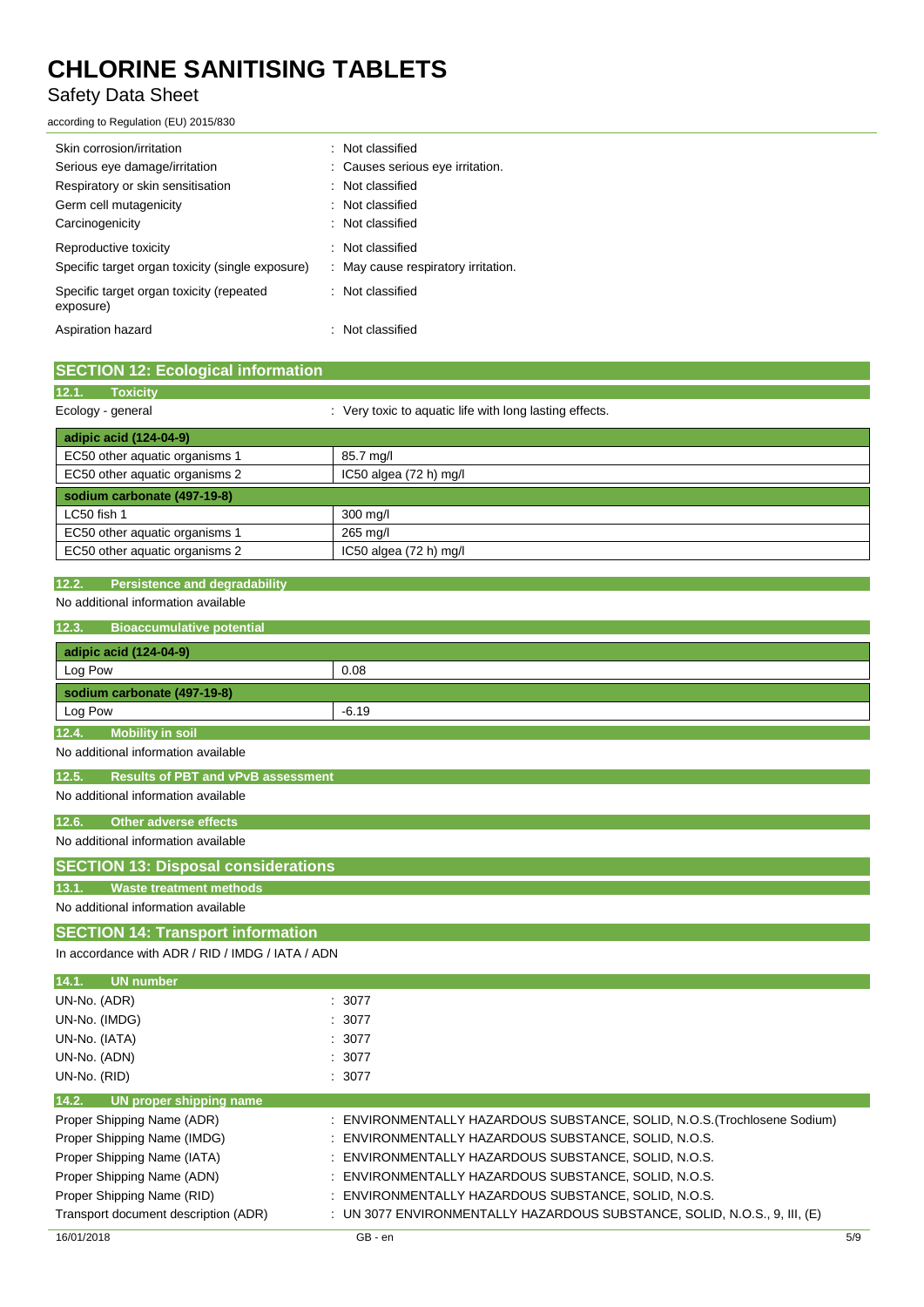## Safety Data Sheet

| according to Regulation (EU) 2015/830      |                                                                                                                      |
|--------------------------------------------|----------------------------------------------------------------------------------------------------------------------|
| Transport document description (IMDG)      | : UN 3077 ENVIRONMENTALLY HAZARDOUS SUBSTANCE, SOLID, N.O.S., 9, III, MARINE<br>POLITITANT/FNVIRONMENTALLY HAZARDOUS |
| Transport document description (IATA)      | : UN 3077 ENVIRONMENTALLY HAZARDOUS SUBSTANCE, SOLID, N.O.S., 9, III,<br>ENVIRONMENTALLY HAZARDOUS                   |
| Transport document description (ADN)       | : UN 3077 ENVIRONMENTALLY HAZARDOUS SUBSTANCE, SOLID, N.O.S., 9, III,<br>ENVIRONMENTALLY HAZARDOUS                   |
| Transport document description (RID)       | : UN 3077 ENVIRONMENTALLY HAZARDOUS SUBSTANCE. SOLID. N.O.S., 9. III.<br>ENVIRONMENTALLY HAZARDOUS                   |
| 14.3.<br><b>Transport hazard class(es)</b> |                                                                                                                      |
| <b>ADR</b>                                 |                                                                                                                      |
| Transport hazard class(es) (ADR)           | : 9                                                                                                                  |
| Danger labels (ADR)                        | : 9                                                                                                                  |



#### **IMDG**

Transport hazard class(es) (IMDG) : 9 Danger labels (IMDG)  $\qquad \qquad$  : 9



#### **IATA**

Transport hazard class(es) (IATA) : 9 Hazard labels (IATA)  $\qquad \qquad : 9$ 



:



#### **ADN**

Transport hazard class(es) (ADN) : 9 Danger labels (ADN) : 9

# :

#### **RID**

Transport hazard class(es) (RID) : 9 Danger labels (RID)  $\qquad \qquad$  : 9



| 14.4. | <b>Packing group</b> |   |
|-------|----------------------|---|
|       | Packing group (ADR)  | Ш |
|       | Packing group (IMDG) | Ш |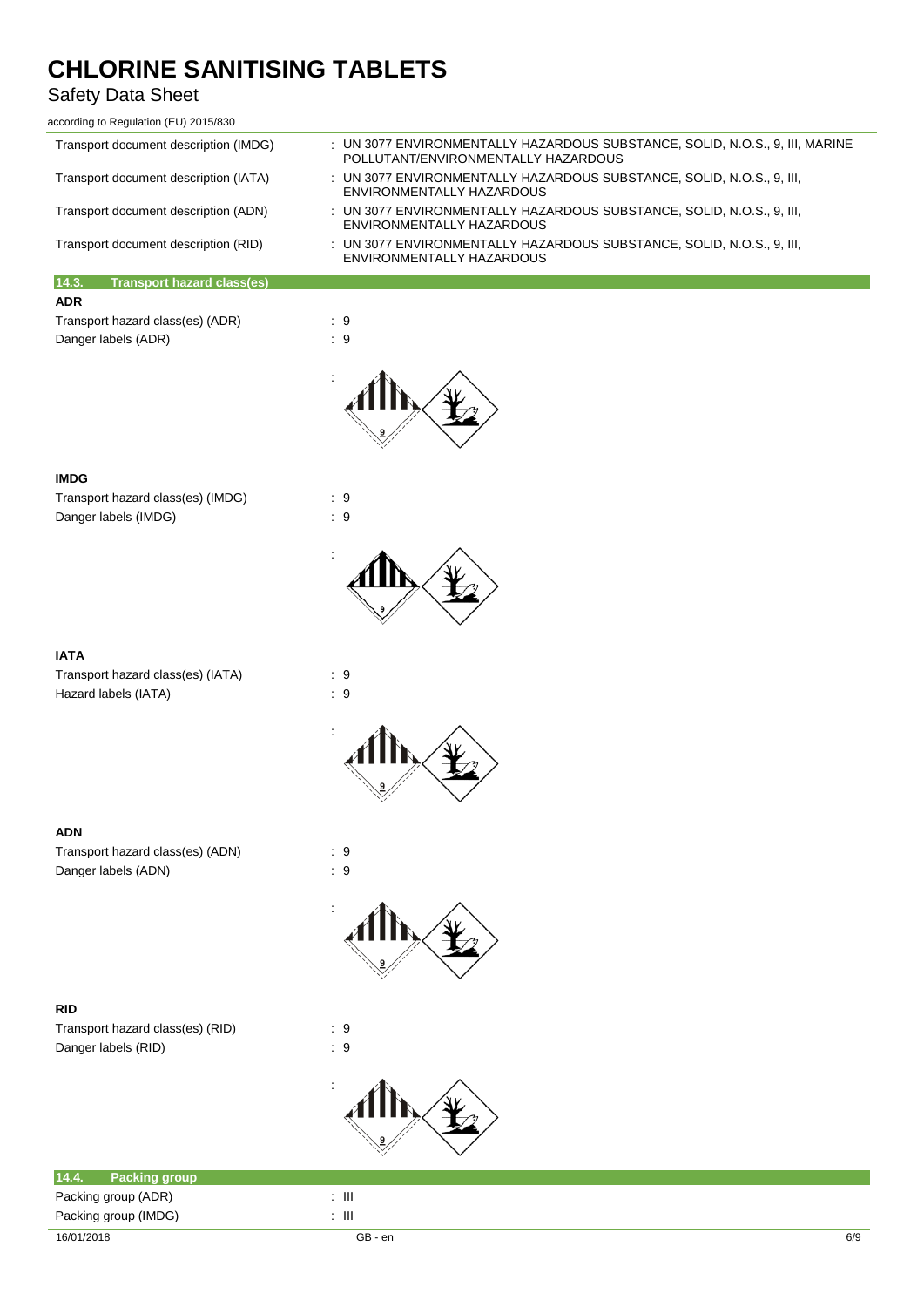## Safety Data Sheet

according to Regulation (EU) 2015/830

| Packing group (IATA)                  | : III                                    |
|---------------------------------------|------------------------------------------|
| Packing group (ADN)                   | : III                                    |
| Packing group (RID)                   | : III                                    |
| 14.5.<br><b>Environmental hazards</b> |                                          |
| Dangerous for the environment         | : Yes                                    |
| Marine pollutant                      | : Yes                                    |
| Other information                     | : No supplementary information available |

#### $\overline{a}$ **14.6. Special precautions for user**

| - Overland transport                                                       |                           |
|----------------------------------------------------------------------------|---------------------------|
| Classification code (ADR)                                                  | : M7                      |
| Special provisions (ADR)                                                   | : 274, 335, 601, 375      |
| Limited quantities (ADR)                                                   | : 5kg                     |
| Excepted quantities (ADR)                                                  | $E = 1$                   |
| Packing instructions (ADR)                                                 | : P002, IBC08, LP02, R001 |
| Special packing provisions (ADR)                                           | $\therefore$ PP12, B3     |
| Mixed packing provisions (ADR)                                             | : MP10                    |
| Portable tank and bulk container instructions<br>(ADR)                     | : T1, BK1, BK2            |
| Portable tank and bulk container special<br>provisions (ADR)               | TP33                      |
| Tank code (ADR)                                                            | : SGAV, LGBV              |
| Vehicle for tank carriage                                                  | : AT                      |
| Transport category (ADR)                                                   | : 3                       |
| Special provisions for carriage - Packages<br>(ADR)                        | : V13                     |
| Special provisions for carriage - Bulk (ADR)                               | : VC1, VC2                |
| Special provisions for carriage - Loading,<br>unloading and handling (ADR) | $\therefore$ CV13         |
| Hazard identification number (Kemler No.)                                  | ÷.<br>90                  |
| Orange plates<br>İ                                                         |                           |
|                                                                            |                           |
|                                                                            | 3077                      |
|                                                                            |                           |
| Tunnel restriction code (ADR)                                              | Е<br>÷.                   |
| EAC code                                                                   | : 2Z                      |
| - Transport by sea                                                         |                           |
| Special provisions (IMDG)                                                  | : 274, 335, 966, 967, 969 |
| Limited quantities (IMDG)                                                  | : 5 kg                    |
| Excepted quantities (IMDG)                                                 | $E = 1$                   |
| Packing instructions (IMDG)                                                | : P002, LP02              |
| Special packing provisions (IMDG)                                          | : PP12                    |
| IBC packing instructions (IMDG)                                            | IBC08                     |
| IBC special provisions (IMDG)                                              | : B3                      |
| Tank instructions (IMDG)                                                   | : T1, BK1, BK2, BK3       |
| Tank special provisions (IMDG)                                             | : TP33                    |
|                                                                            | : F-A                     |
| EmS-No. (Fire)<br>EmS-No. (Spillage)                                       | $: S-F$                   |
| Stowage category (IMDG)                                                    | : A                       |
| Stowage and handling (IMDG)                                                | : SW23                    |
| - Air transport                                                            |                           |
| PCA Excepted quantities (IATA)                                             | E1                        |
| PCA Limited quantities (IATA)                                              | Y956                      |
| PCA limited quantity max net quantity (IATA)                               | 30kgG                     |
| PCA packing instructions (IATA)                                            | 956                       |
| PCA max net quantity (IATA)                                                | 400kg                     |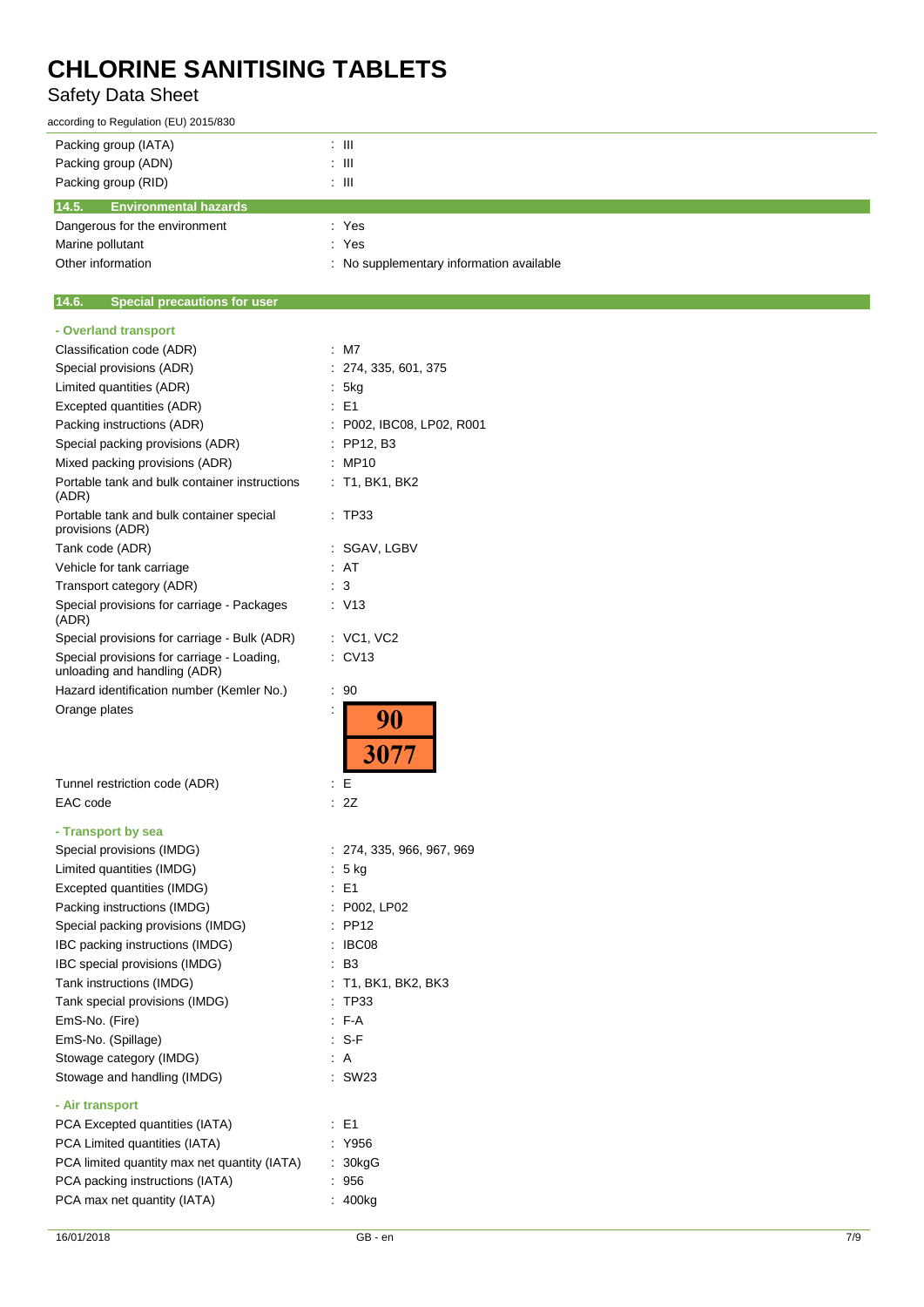## Safety Data Sheet

according to Regulation (EU) 2015/830

| CAO packing instructions (IATA)                                            | : 956                     |
|----------------------------------------------------------------------------|---------------------------|
| CAO max net quantity (IATA)                                                | : 400kg                   |
| Special provisions (IATA)                                                  | : A97, A158, A179, A197   |
| ERG code (IATA)                                                            | .9L                       |
| - Inland waterway transport                                                |                           |
| Classification code (ADN)                                                  | $\therefore$ M7           |
| Special provisions (ADN)                                                   | : 274, 335, 375, 601      |
| Limited quantities (ADN)                                                   | : 5 kg                    |
| Excepted quantities (ADN)                                                  | $\therefore$ E1           |
| Carriage permitted (ADN)                                                   | : $T^* B^{**}$            |
| Equipment required (ADN)                                                   | $\therefore$ PP, A        |
| Number of blue cones/lights (ADN)                                          | $\therefore$ 0            |
| - Rail transport                                                           |                           |
| Classification code (RID)                                                  | $:$ M7                    |
| Special provisions (RID)                                                   | : 274, 335, 375, 601      |
| Limited quantities (RID)                                                   | : 5kg                     |
| Excepted quantities (RID)                                                  | $\therefore$ E1           |
| Packing instructions (RID)                                                 | : P002, IBC08, LP02, R001 |
| Special packing provisions (RID)                                           | : PP12, B3                |
| Mixed packing provisions (RID)                                             | : MP10                    |
| Portable tank and bulk container instructions<br>(RID)                     | : T1, BK1, BK2            |
| Portable tank and bulk container special<br>provisions (RID)               | : TP33                    |
| Tank codes for RID tanks (RID)                                             | : SGAV, LGBV              |
| Transport category (RID)                                                   | $\therefore$ 3            |
| Special provisions for carriage - Packages<br>(RID)                        | $:$ W13                   |
| Special provisions for carriage - Bulk (RID)                               | : VC1, VC2                |
| Special provisions for carriage - Loading,<br>unloading and handling (RID) | : CW13, CW31              |
| Colis express (express parcels) (RID)                                      | $\therefore$ CE11         |
| Hazard identification number (RID)                                         | .90                       |
|                                                                            |                           |

**14.7. Transport in bulk according to Annex II of MARPOL and the IBC Code**

Not applicable

#### **SECTION 15: Regulatory information**

**15.1. Safety, health and environmental regulations/legislation specific for the substance or mixture**

#### **15.1.1. EU-Regulations**

Contains no REACH substances with Annex XVII restrictions Contains no substance on the REACH candidate list Contains no REACH Annex XIV substances

#### **15.1.2. National regulations**

No additional information available

#### **15.2. Chemical safety assessment**

No chemical safety assessment has been carried out

#### **SECTION 16: Other information**

Changes from Previous version:

- UFI number added in section 1.1
- P-Statements added in Section 2.2

Abbreviations and acronyms:

| <b>ADN</b> | European Agreement concerning the International Carriage of Dangerous Goods by Inland Waterways |     |
|------------|-------------------------------------------------------------------------------------------------|-----|
| <b>ADR</b> | European Agreement concerning the International Carriage of Dangerous Goods by Road             |     |
| ATE        | <b>Acute Toxicity Estimate</b>                                                                  |     |
| 16/01/2018 | GB - en                                                                                         | 8/9 |